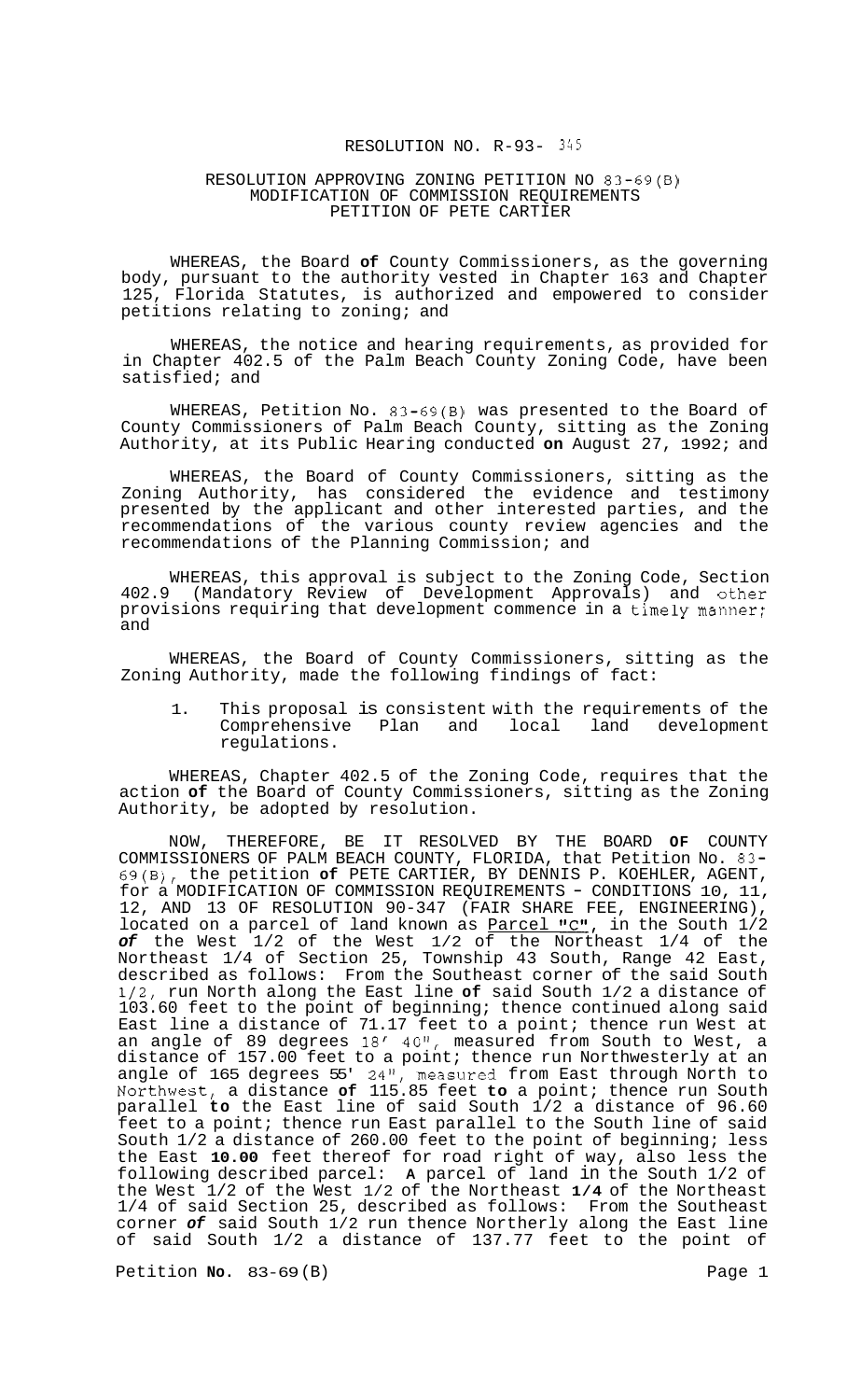beginning; thence run Westerly angling 89 degrees 18' 40" from South to West, a distance of 157.00 feet to a point; thence run Northerly, parallel to the East line of said South 1/2, a distance of 37.00 feet to a point; thence run Easterly, parallel to the above described South line, a distance of 157.00 feet to a point in the East line of said South 1/2; thence run Southerly along said East line a distance of 37.00 feet to the Point of Beginning; AND a parcel of land referenced as <u>Parcel "D"</u>, in the South 1/2 of the West 1/2 of the West 1/2 of the Northeast 1/4 of the Northeast 1/4 of Section 25, Township 43 South, Range 42 East, described as follows: The South 103.60 feet of the East 299.07 feet of the South 1/2 of the West 1/2 of the West 1/2 **of** the Northeast 1/4 of the Northeast 1/4 of said Section 25, less the East 10.00 feet thereof for road right of way, and also less that portion conveyed to Palm Beach for road right of way in Official Record Book 554, page 308; AND a parcel of land referenced as  $Parcel$  "E", in the South 1/2 of the West **1/2** of the West 1/2 of the Northeast 1/4 of the Northeast 1/4 of Section 25, Township 43 South, Range 42 East, described as follows: Beginning at the Southwest corner of the above described said South 1/2 run East along the South line of said South 1/2 a distance of 47.93 feet to a point; thence run North parallel to the East line of said South 1/2, a distance of 103.60 feet to a point; thence run East parallel to the South line of said South 1/2, a distance of 39.07 feet to a point; thence run North parallel to the East line of said South 1/2, a distance of 96.60 feet to a point; thence run Southeasterly at an angle of 76 degrees 45/ 44" measured from South to East, a distance of 115.85 feet to a point; thence run North parallel to the East line **of** said South  $1/2$  a distance of 100.00 feet to a point; thence run West at an angle of 89 degrees 18' 40", measured from South to East, a distance of 180.00 feet more or less to a point in the West line of said South 1/2; thence run South along said West line a distance of 274.20 feet more or less to the point of beginning, less that portion conveyed to the Palm Beach County for road right of way in Official Record Book 554, page 300. AND EXHIBIT **A: A** parcel in the South 1/2 **of** the West 1/2 of the West 1/2 of the Northeast 1/4 of the Northeast 1/4 of Section 25, Township 43 South, Range 42 East, described as follows: From the Southeast corner of said South 1/2 run North along East line of South 1/2 a distance of 174.77 feet to point of beginning; thence run West along an angle of 89 Degrees 18/ 40" measured from South to West a distance of 157.00 feet to a point, thence run North parallel to the East line of South 1/2 a distance of 100.00 feet to a point; thence run East parallel to above described South line a distance of 157.00 feet to a point in the East line of South 1/2; thence run South along the East line a distance of **100.00** feet to the point of beginning. AND A parcel in the South 1/2 of the West 1/2 of the West 1/2 of the Northeast 1/4 of the Northeast 1/4 of said Section 25, described as follows: From the Southeast corner of the said South 1/2 run thence Northerly along the East line of said South 1/2 a distance of 137.77 feet to the Point of Beginning; thence run Westerly, angling 89 Degrees 18' 40" from South to West, a distance of 157.00 feet to a point; thence run Northerly, parallel to the East line of said South 1/2, a distance of 37.00 feet to a point; thence run Easterly, parallel to the above described South line, a distance of 157.00 feet to a point in the East line of said South 1/2, thence run Southerly along said East line a distance of *37.00* feet to the Point of Beginning, and being located on the N.W. Corner of Westgate Avenue and Donne11 Rd. , in the CS Zoning District, was approved on August 27, 1992, as advertised, subject to the following conditions:

#### A. ALL PETITIONS

1. Resolution Nos. R-83-1075 and R-83-1074 are hereby repealed in their entirety. (Previously Condition # 15 of Resolution # R-90-347, Zoning Petition #83-69(A)).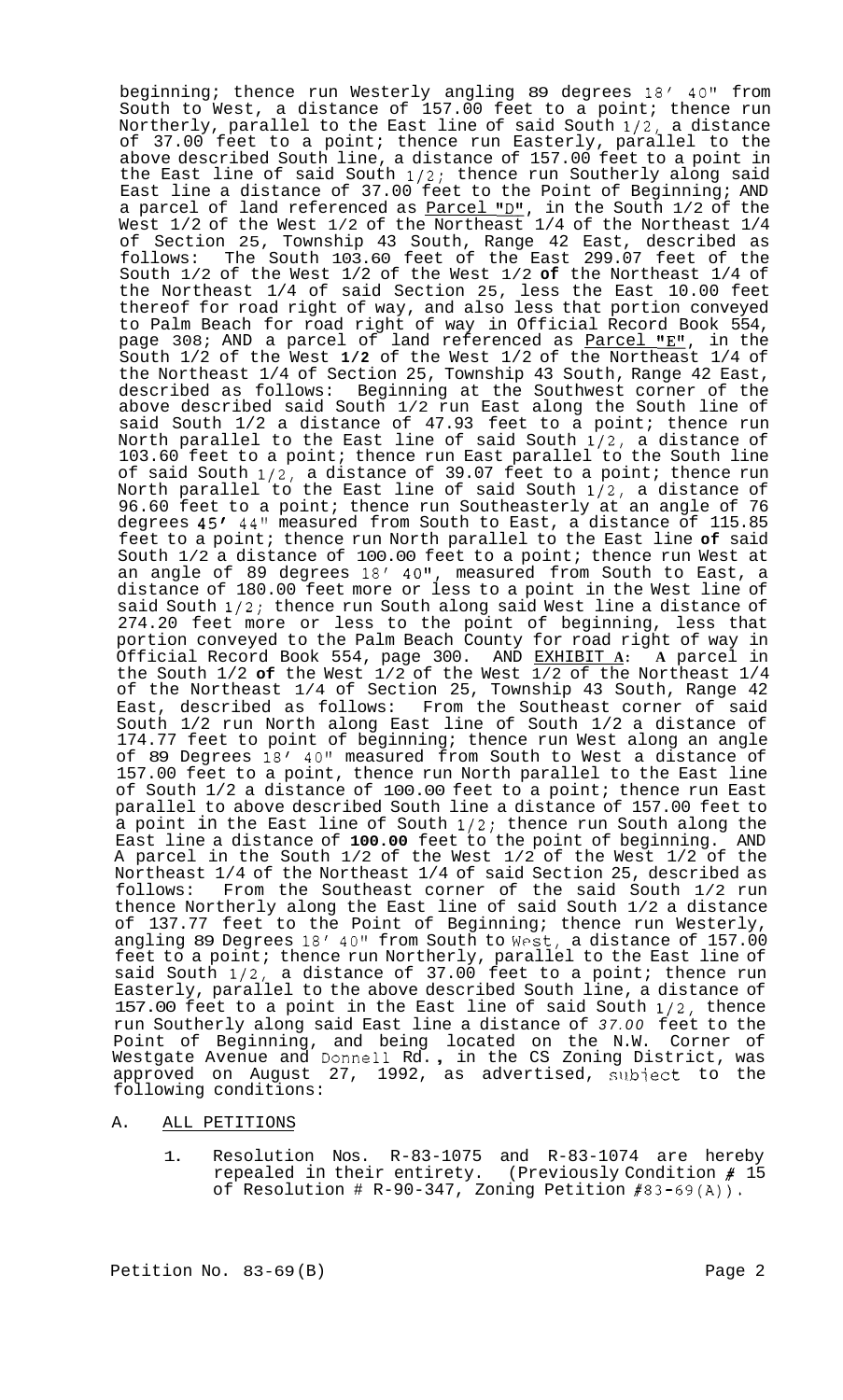- 2. All previous conditions of approval applicable to the subject property have been consolidated as contained herein. The petitioner shall comply with all previous conditions of approval, including original deadlines for Zoning Code Section 402.9 compliance, unless expressly modified. (ZONING/MONITORING)
- 3. The petitioner shall receive certification of the site plan approved by the Board of County Commissioners for<br>the subject property, as amended as required by the the subject property, as amended as required by the conditions of approval on or before October 31, 1992. (MONITORING - Zoning)

## B. BUILDING AND SITE DESIGN

- **1.** Total gross floor area shall be limited to a maximum **of**  18,610 square feet of gross floor area. (ZONING/BUILDING)
- 2. All air conditioning and mechanical equipment shall be screened from view on all sides by a visually opaque barrier consistent with the color and character of the principle structure or equivalent landscape material. (BUILDING)

# *C.* DUMPSTER

- 1. All areas or receptacles for the storage and disposal of trash, garbage or vegetation, such as dumpsters and trash compactors, shall be confined to areas designated on the site plan and shall be screened by a solid opaque enclosure. The open end of the enclosure shall have an obscuring, opaque gate. (BUILDING/ZONING)
- 2. All exterior sides of such enclosures, except the open end, shall be landscaped with thirty (30) inch high shrub and hedge material planted twenty-four (24) inches on center at installation. Alternative landscaping may be permitted which is acceptable to the Zoning Division. This provision shall not apply to litter containers provided for the convenience of pedestrians. (BUILDING/ZONING)
- **D.** HEALTH
	- **1.**  Generation and disposal of hazardous effluents into sanitary sewerage system shall be prohibited unless adequate pretreatment facilities approved by the Florida Department of Environmental Regulation (FDER) and Agency responsible for sewage works are constructed and used by project tenants or owners generating such effluents. (Previously Condition #5 of Resolution #R-90-347, Zoning Petition  $\sharp 83-69$  (A)) (HEALTH)
	- 2. Sewer service is available to the property. Therefore, no septic tank shall be permitted on the site. (Previously Condition #6 of Resolution # R-90-347, Zoning Petition<br>#83-69(A)). (HEALTH)
	- 3. Water service is available to the property. Therefore, **no**  well shall be permitted on the site to provide potable water. (Previously Condition #7 of Resolution #R-90-347, Zoning Petition #83-69(A)). (HEALTH)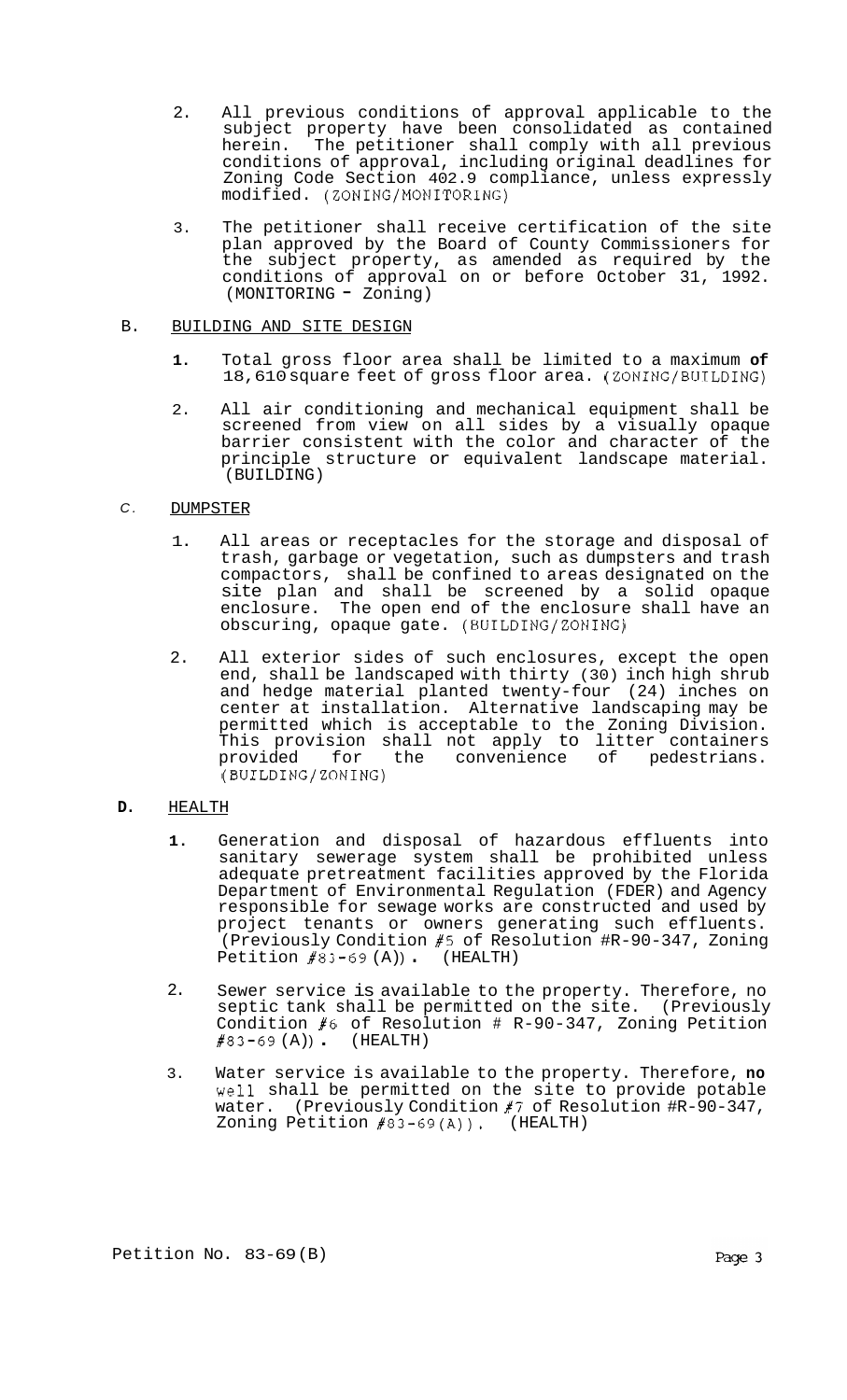# E. ENGINEERING

- **1.**  The Developer shall provide discharge control and treatment for the stormwater runoff in accordance with all applicable agency requirements in effect at the time of the permit application. However, at a minimum, this development shall retain on site the stormwater runoff generated by a three (3) year-one **(1)** hour storm with a total rainfall of **3** inches as required by the Permit Section, Land Development Division. In the event that the subject site abuts a Department of Transportation maintained roadway, concurrent approval from the Florida Department of Transportation will also be required. The drainage system shall be maintained in an acceptable condition as approved by the County Engineer. In the event that the drainage system is not adequately maintained as determined by the County Engineer, this matter will be referred to the Code Enforcement Board for enforcement. (Previously Condition #8 of Resolution #R-<br>90-347, Zoning Petition #83-69(A)). (ENGINEERING) 90-347, Zoning Petition  $#83-69(A)$ .
- 2. Prior to February **1,** 1990 or prior to the issuance of the first Building Permit, whichever shall first occur, the property owner shall convey to Palm Beach County Land Development Division by road right-of-way warranty deed for Donne11 Road, 30 feet from centerline free of all encumbrances and encroachments. Property owner shall provide Palm Beach County with sufficient documentation acceptable to the Right of Way Acquisition Section to ensure that the property is free of all encumbrances and encroachments. Right-of-way conveyances shall also include "Safe Sight Corners" where appropriate at intersections as determined by the County Engineer. (COMPLETED 2/28/92) (Previously Condition #9 of Resolution #R-90-347, Zoning Petition #83-69(A)). Resolution #R-90-347, Zoning Pe<br>(MONITORING/Building - Engineering)
- 3. The property owner shall construct Westgate Avenue as a three-lane section along the project's frontage along Westgate Avenue plus the appropriate paved tapers. Construction shall be concurrent with the issuance of a building permit and shall be completed prior to the issuance of **a** Certificate of Occupancy. (Previously Condition **#10** of Resolution #R-90-347, Zoning Petition  $#83-69(A)$ ). (BUILDING = Engineering)
- 4. The property owner shall pay a Fair Share Fee in the amount and manner required by the "Fair Share Contribution for Road Improvements Ordinance" as it presently exists or as it may from time to time be amended. (Previously Condition **#11** of Resolution #R-90- <sup>347</sup>, Zoning Petition #83-69 (A) ) . (IMPACT FEE COORDINATOR)
- *5.*  In addition the Developer shall contribute the amount of \$467.00 as established in Article V Section 3 (Insignificant Project Standard) of the Traffic Performance Standards Code. These total funds of \$9,817.00 shall be paid prior to the issuance of the first Building Permit. (Previously Condition #12 of<br>Acsolution #R-90-347, Zoning Petition #83-69 (A)) (BUILDING/Impact Fee Coordinator)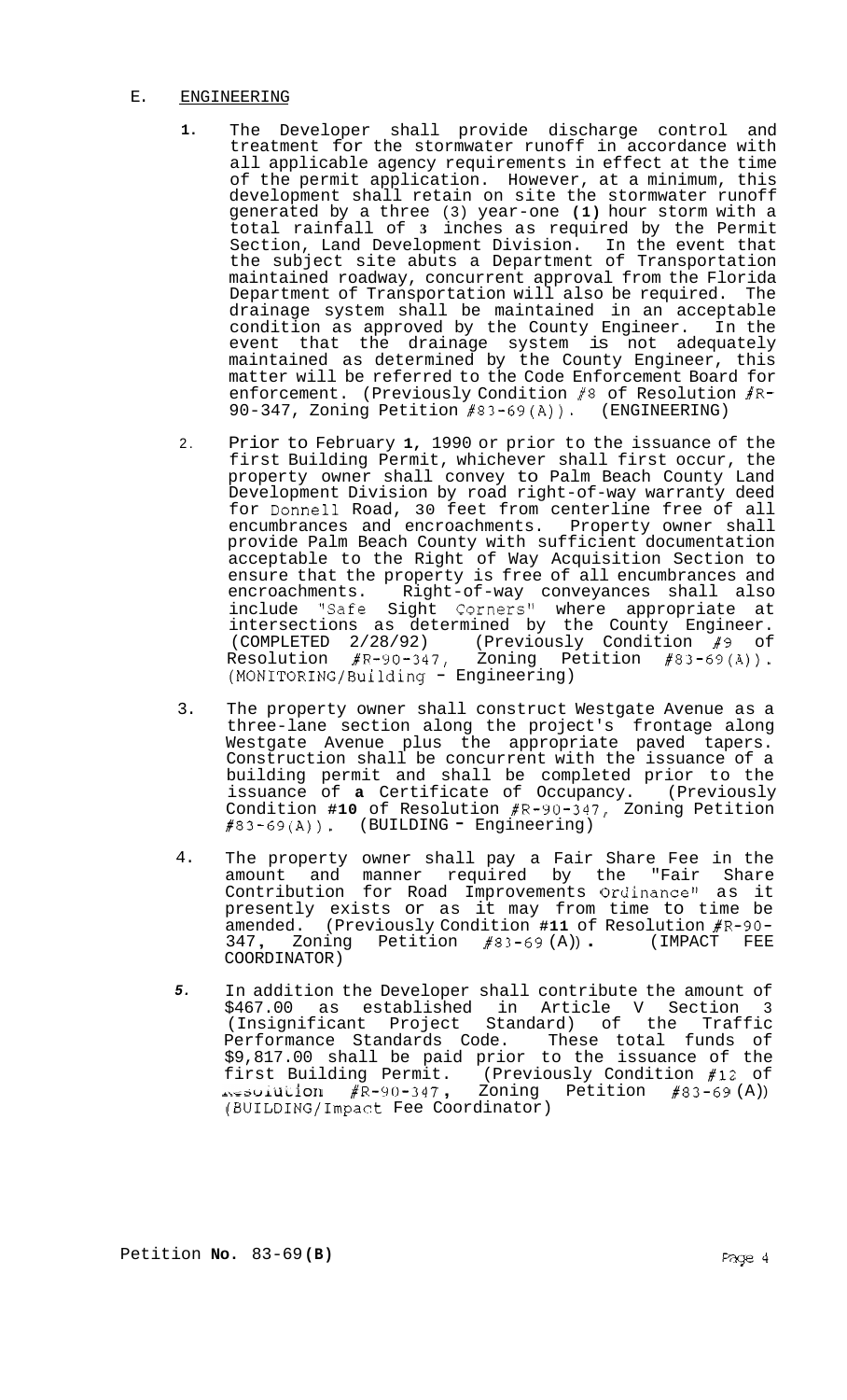- 6. If the "Fair Share Contribution for Road Improvements Ordinance" is amended to increase the Fair Share Fee, this additional amount of \$467.00 shall be credited toward the increased Fair Share Fee. (Previously Condition #13 of Resolution #R-90-347, Zoning Petition  $\#83-69 (A))$ . (IMPACT FEE COORDINATOR)
- 7. Prior to Site Plan approval the property owner shall revise the site plan to reflect only one access onto Westgate Avenue. (Previously Condition #14 **of** Resolution  $#R-90-347$ , Zoning Petition  $#83-69$  (A)) (ENGINEERING)
- 8. Any funds paid as outlined in Condition No. 3(a) and Condition No. 10 shall be used within a one-half mile radius of this project. (Previously Condition #16 of Resolution #R-90-347, Zoning Petition #83-69(A)). (ENGINEERING)
- 9. Condition Number 10 of Resolution R-90-347, which presently states:

The property owner shall construct Westgate Avenue as a three-lane section along the project's frontage along Westgate Avenue plus the appropriate paved tapers. Construction shall be concurrent with the issuance of a building permit and shall be completed prior to the issuance of a Certificate of Occupancy.

Is hereby amended to state:

The property owner shall construct a left turn lane west approach on Westgate Avenue at the projects entrance. This construction shall be concurrent with the development of Phase 2 of the petitioner's project, more than 6,230 square feet of office space. This construction shall be completed prior to the issuance of the Certificate of Occupancy for the second phase. (BUILDING - Engineering)

- **10.**  The property owner shall pay a Fair Share Fee in the amount and manner required by the "Fair Share Contribution for Road Improvements Ordinance1! as it presently exists or **as** it may from time to time be amended. (Previously Condition #11 of Resolution #R-90- 347, Zoning Petition #83-69(A)). (ENGINEERING)
- **11.**  In addition, the Developer shall contribute the amount of \$467.00 as established in Article **V,** Section 3 (Insignificant Project Standard) of the Traffic Performance Standards Code. These total funds of \$9,817.00 shall be paid prior to the issuance of the first building Permit. (Previously Condition #12 of Resolution #R-90-347, Zoning Petition #83-69(A)). (ENGINEERING)
- **12.**  The Fair Share Contribution for Road Improvements Ordinance is amended to increase the Fair Share Fee. this additional amount of \$467. It shall be credited toward the increased Fair Share Fee. (Previously Condition  $#13$  of Resolution  $#R-90-347$ , Zoning Petition *#83-69* (A) **j** . (mGLflLERING)

#### F. IRRIGATION QUALITY WATER

**1.** When irrigation quality water is available within *500*  feet **of** the property, the petitioner shall connect to the system subject to permitting and/or requirements **of** the Florida Department of Environmental Regulations and/or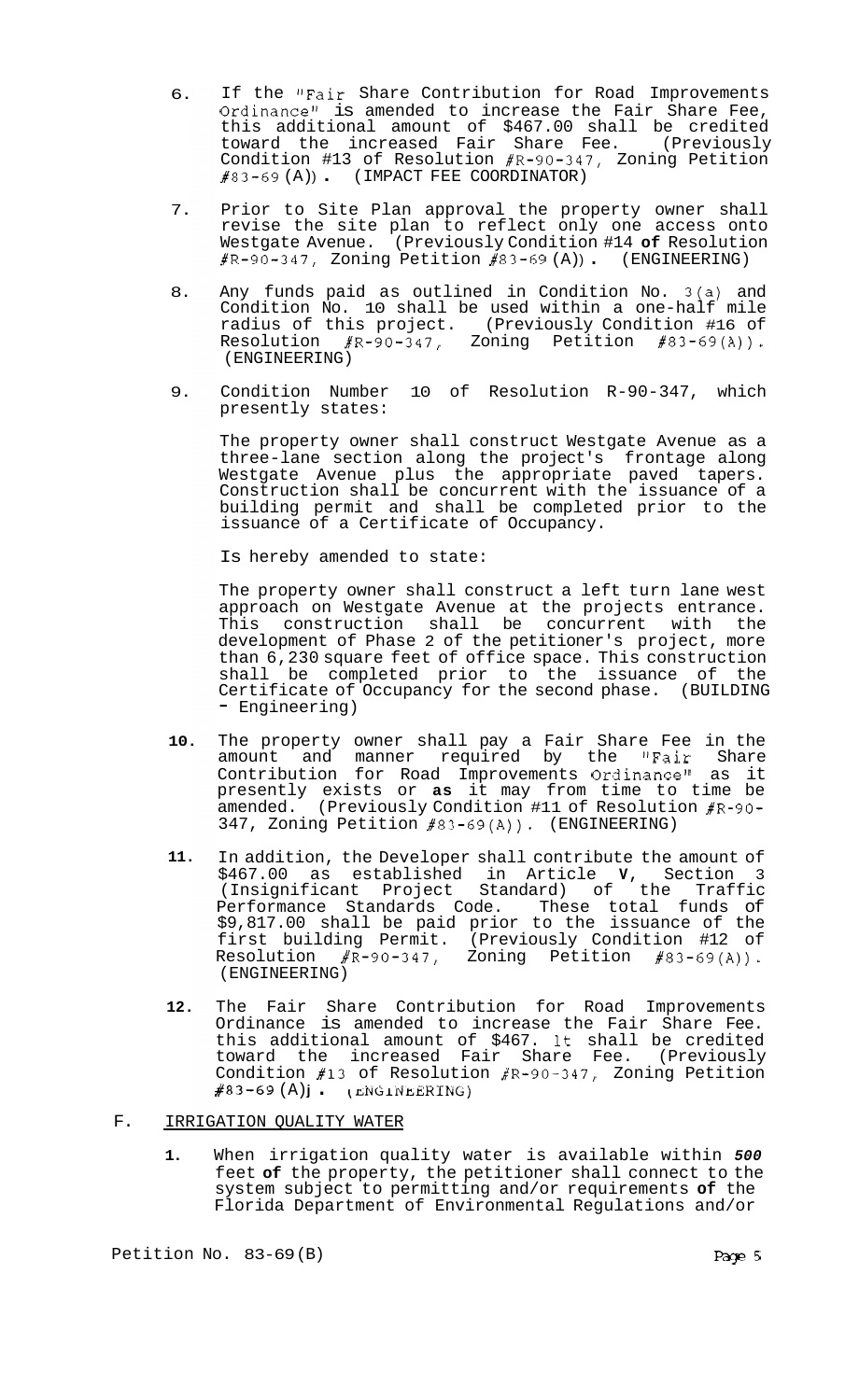the South Florida Water Management District. The cost for connection shall be borne by the property owner. (UTILITIES)

- G. LANDSCAPING GENERAL
	- **1.** Prior to site plan certification, the petitioner shall revise the landscape tabular data on the site plan to reflect conformance to minimum Landscape Code requirements and all landscape/vegetation preservation conditions of approval. (ZONING)
	- 2. All required trees in landscape buffer strips shall. meet the following minimum standards:
		- a. Tree height: fourteen **(14)** feet.
		- b. Trunk diameter: 3.5 inches measured 4.5 feet above grade.
		- c. Canopy diameter: seven (7) feet. Diameter shall be determined by the average canopy radius at **3**  points measured from the trunk to the outermost branch tip. Each radius shall measure at least **3.5**  feet in length. (ZONING)
- H. LANDSCAPING INTERIOR
	- **1.** Prior to site plan certification, the site plan shz 11 be amended to indicate typical landscape island planting details in accordance with a Landscape Betterment Plan, subject to approval by the Zoning Division. (ZONING)
- **I.** LANDSCAPING ALONG NORTH PROPERTY LINE (ABUTTING RESIDENTIAL)
	- **1.** Landscaping and buffering along the north property line shall be upgraded to include:
		- a. The landscape buffer shall be the area between the northern property line and the limit of work line indicated on Exhibit 49 of Petition No. 83-69(B). The landscape beffer shall be a minimum of five (5) feet in width and a minimum fifteen (15) foot wide.
		- b. A six (6) foot high opaque concrete wall. The exterior side of the wall shall be given a finished architectural treatment which is compatible and<br>harmonious with abutting development. (ZONING) harmonious with abutting development.
	- 2. Along the interior side of the existing wall, the property owner shall install twenty-four **(24)** inch high shrub or hedge material spaced no more than twenty four (24) inches on center, to be maintained at a minimum height of thirty-six (36) inches. (ZONING)
- **J.** LIGHTING
	- **1.** All outdoor lighting used to illuminate the premises and identification signs shall be of low intensity, shielded and directed down and away from adjacent properties and streets. (CODE ENFURCEMENT)  $(CODE$  ENFORCEMENT)
	- 2. All lighting fixtures shall not exceed twelve **(12)** feet in height. (BUILDING)
	- 3. All outdoor lighting shall be extinguished no later than **11:OO p.m.** Security lighting only is excluded from this requirement. (CODE ENFORCEMENT)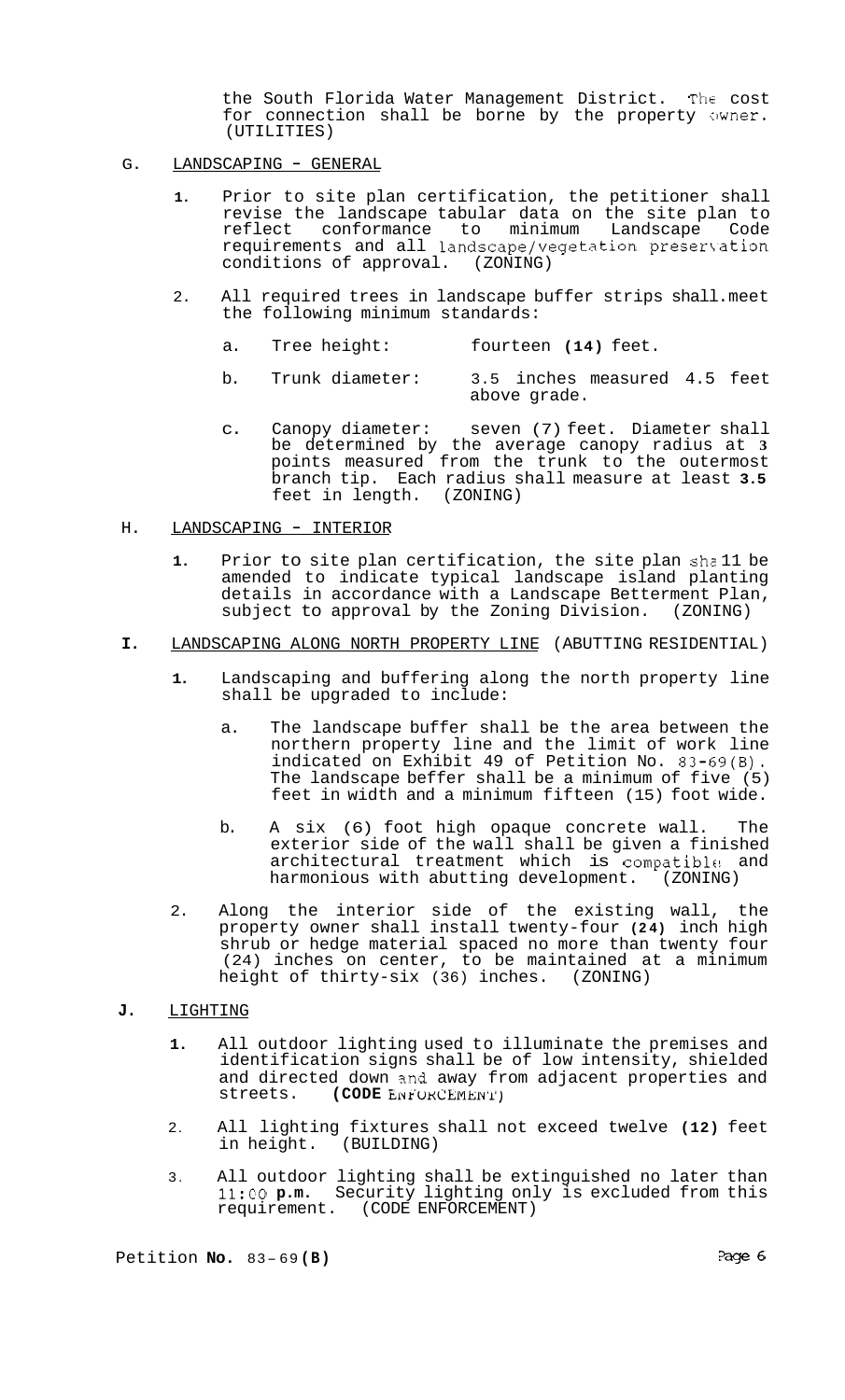### **K.** RECYCLE SOLID WASTE

- **1.** The property owner shall participate in a recycling program when available in the area. Material **to** be recycled shall include, but not be limited to, paper, plastic, metal and glass products. (SWA)
- L. SIGNS
	- **1.** Prior to site plan certification, the petitioner shall submit a Master Sign Program to the Zoning Division which specifies sign location, sign dimensions, unified color, unified graphics, typical base planting details, and conformance to all sign related conditions of approval. (ZONING)
	- 2. No signs shall encroach into the perimeter landscape<br>buffers or vegetation preservation areas. vegetation preservation (BUILDING/ZONING)

# **M.** VEGETATION PRESERVATION

- **1.** Prior to site plan certification, the petitioner shall submit the following:
	- a. A Landscape Betterment Plan that include:; the preservation of existing native trees within all perimeter landscape strips and open areas.
		- 1) Preserve or relocate on site all oaks four (4) inches dbh and larger unless it is determined by the Zoning Director that such trees impose undue constraints on the efficient plann..ng or engineering of the property, at which time the<br>developer shall relocate said trees in developer shall relocate said trees accordance with Arbor Society Standards.
		- 2) Preserve or relocate on site all sabal palms.
	- **b.** All preserved and relocated trees shall be incorporated into the site design, such as vithin interior landscape islands and medians.
	- c. Prior to site plan certification, the petitioner shall obtain a vegetation removal permit in compliance with section 500.36.G.6.b. of the ioning Code. (ZONING)
- **2.** Condition **#1** of Resolution #R- 90- 347, Zoning Pet ition #83-69(A), which currently states:

Prior to Site Plan Review submittal, the site plan shall be revised to indicate:

- **a.** Compliance with all minimum property develcpment regulations and land development requirements;
- **b.** The designation of a minimum ten **(10)** foot wide perimeter landscape strip along the east prcperty line with ten **(10)** foot high native canopy trees spaced twenty (20) feet on center, with a thirty<br>(30) inch high hedge spaced two (2) *1*-2- 3A center;
- **c.** Either **a** decrease in building square footage to create more green areas and minimum presertation areas **of** eight *(8)* feet by twenty (20) feet with the trunk of the tree to be preserved no closer than four (4) feet to any paved area or curbing;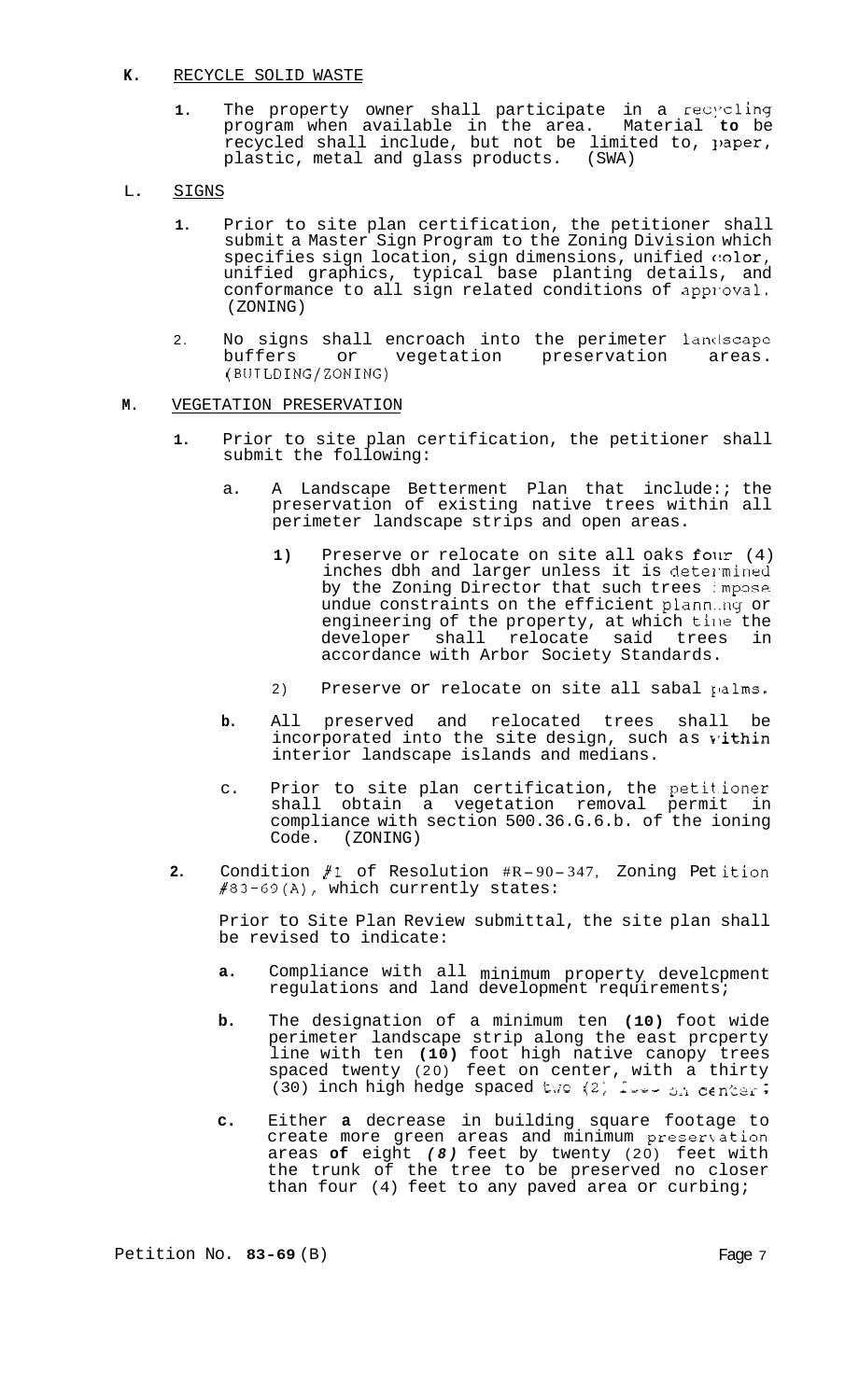Utilize a two story building envelop: to concentrate building area and provide m:nimum preservation areas of ten (10) feet by twent<sub>)</sub> (20) feet with the trunk of the tree to be preserved no closer than five (5) feet to any paved area or curbing; and

d. The north property line shall provide a  $six$  (6) foot high C.B.S. wall with minimum ten (10) foot high native canopy trees, spaced twenty (20) feet on center.

**Is** hereby deleted.

- 3. Prior to Site Plan Submittal, the petitioner shall submit an Alternative Landscape Betterment Plan stowing location, size, and species of trees to be preserved subject to Zoning approval. (Previously Condition #2 of Resolution #R-90-347, Zoning Petition #83-69(A)). Petition  $#83-69(A)$ ). (ZONING)
- 4. Prior to commencing with vegetation removal operations, the petitioner shall:
	- a. Clearly identify and mark all trees to be preserved consistent with the approved landscape betterment plan;
	- b. Install appropriate protective barriers around individual and groups of trees to be preserved; and ,
	- c. No clearing shall commence until all proteztion devices are installed by the petitioner and inspected and approved by the Zoning Division (Previously Condition #4 of Resolution #R-90-347, Zoning Petition #83-69 **(A)** ) . (ZONING)

# N. WESTGATE CRA

- **1.** Prior to Site Plan Review submittal, the site plan shall be amended to indicate the following Westgate/Belvedere Homes CRA conditions:
	- a. The petitioner shall construct or fund construction of sidewalks and applicable CRA streetscape piving designs within the road right-of-way and landscape strip along Westgate Avenue and Donne11 Road concurrent with on-site paving and drainage improvements. This sidewalk shall be a width of five (5) feet and construction plans shall be subject to approval by the County Engineer. Junds shall be paid prior to submittal for a bui Lding permit and given to Palm Beach County Engine'xing Department for the Westgate/Belvedere Homes CRA<br>Road Improvement Program; (BUILDING) Road Improvement Program;
	- b. Outdoor speaker or public address systems shalt not be permitted on site; (CODE ENFORCEMENT)
	- **c.** The landscape strip along Westgate Avenue :;hall meet the requirements of Section 500.35 (Land:;cape Code) and the CRA District Streetscape Program. The landscape strip shall be irrigated by an automatic system and be maintained by the property owner; (ZONING/CODE ENFORCEMENT)

OR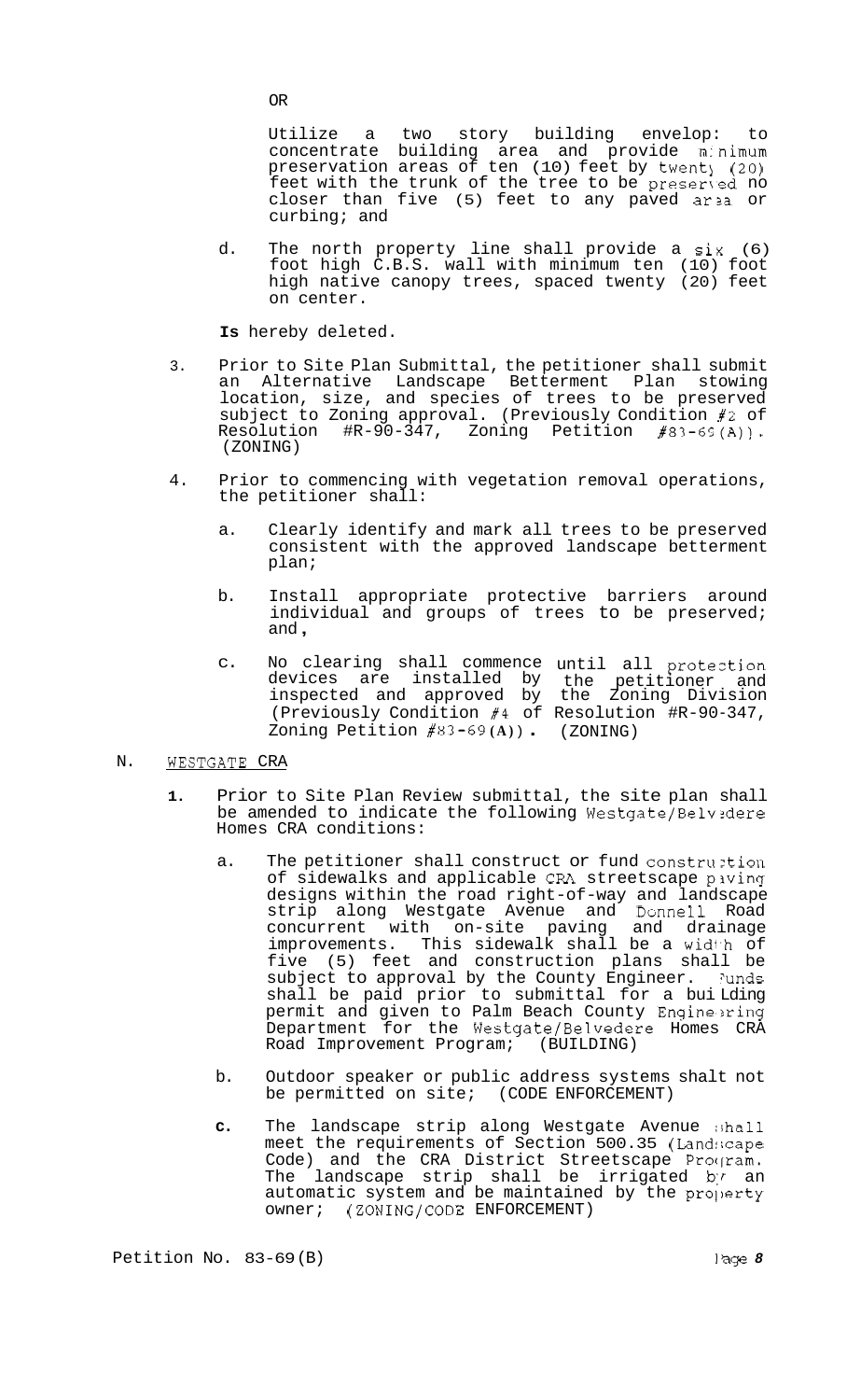- d. Security lighting shall be low intensity and directed away from surrounding residences t'lrough the use of house side shields. Lighting fixtures shall not exceed twelve  $(12)$  feet in height; and, (CODE ENFORCEMENT)
- e. No advertising flags, foreign flags, penmants, banners, streamers or balloons shall be permitted on site. No gimmicks or advertising desigr.ed to attract the public's attention off-site shall be displayed outdoors or upon any building, vehi :le or wall, or other than inside a window as ray be permitted by the Sign Code.  $\,$  Also, flashing  $\,$ signs,  $\,$ electronic message boards, etc., shall n,)t be permitted on-site. (Previously Condition #3 of Resolution #R-90-347, Zoning Petition #83-69(A)). (CODE ENFORCEMENT)
- *0.* COMPLIANCE
	- 1. Condition #17 of Resolution #R-90-347, Zoning Petition #83-69(A)), which currently states:

"Failure to comply with any conditions of approval may result in the denial or revocation of a building permit; the issuance of a stop work order; the denial of a Certificate of Occupancy cn any building or structure; or the denial or revocation of any permit or approval for any developer-owner, commercial-owner, lessee, or user of the sl.bject property. Appeals from such action may be taken to the Palm Beach County Board of Adjustment or as otherwise provided in the Palm Beach County foning Code.

**Is** hereby amended to state:

As provided in Zoning Code Sections 400.2 and 402.6, failure to comply with any of these conditions of approval at any time may result in one or more of the following:

- a. The denial or suspension of a building  $r$ ermit or certificate of occupancy and use,' the issuance of a stop work order; the denial or suspension of any permit or approval fcr any<br>developer, owner, contractor, agent, tenant,<br>lessee, or user of the subject property;
- b. The revocation of any special exceptio1 and any zoning which was approved concurrently with the Special Exception as well as any<br>previously granted certifications of previously granted certifications of concurrency or exemptions therefrom;
- *c.* Rezoning of the property;
- **d.** The addition or modification of conditions, including a requirement that the develcpment conform with updated standards of develcpment applicable at the time of the finding of non- compliance;
- e. Citation of the property owner for violation of the Zoning Code. (MONITORING)